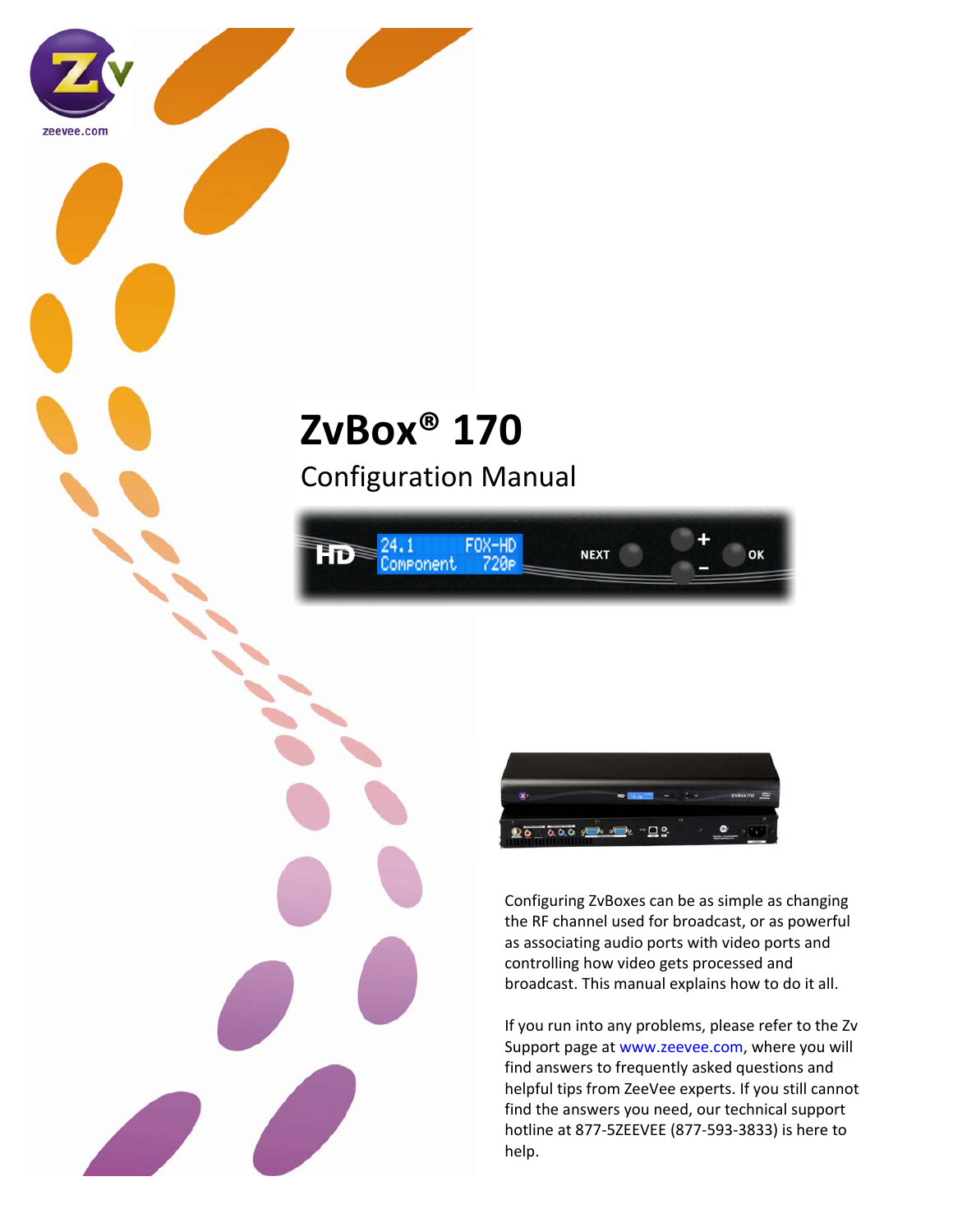# **Contents**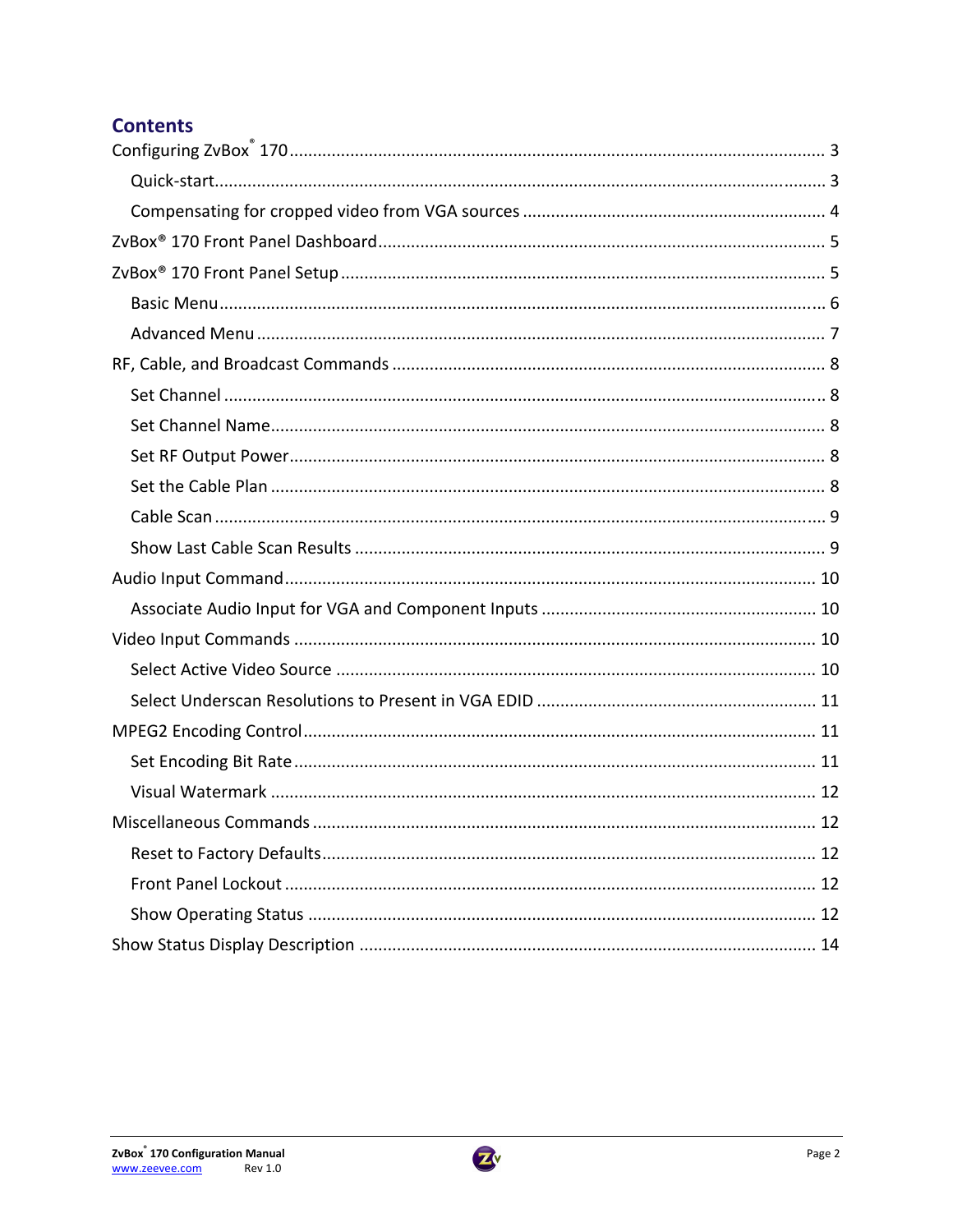# **Configuring ZvBox® 170**

In most cases, the ZvBox® 170 can be configured using the front panel buttons. Configuration is simple, and usually just involves setting the RF channel on which the ZvBox® will broadcast. Settings are stored in ZvBox® and not lost on power‐down.

Component video sources connected to the ZvBox® 170 should be set for 720p output, and VGA sources should be set for 1280 x 720 output. If ZvBox® 170 receives a 1080 signal, it will display a warning message and the picture will appear at a very low frame rate.

**Important Note:** Many additional configuration settings can be accessed by connecting a PC to the ZvBox® (via USB), and running either ZvConfig or ZvCli configuration software. You can download either on the ZeeVee web site. The same USB connection can also be used to update the unit's firmware.

## **Quick‐start**

Following are instructions on how to perform the most common setting adjustment (setting the RF channel the ZvBox® will use for broadcast) using the front panel controls.



| l Item | <b>Description</b> | <b>Function</b>                                                   |
|--------|--------------------|-------------------------------------------------------------------|
|        | Status Display     | High-visibility character display for setting and displaying      |
|        |                    | configuration including channel, power, and label configuration;  |
|        |                    | input selection; video output parameters; scanning/system status. |
|        | Next Button        | For scrolling between functions.                                  |
|        | +/- Buttons        | For scrolling between options within a function.                  |
|        | OK Button          | For selecting functions and options.                              |

Note – make sure the HDTV connected to the ZvBox® is set to Cable mode, vs. Antenna or Over-the-air mode. ZvBox® broadcasts using QAM – the same standard used by cable companies.

- 1. Press the **Next** button until **SET CHANNEL** appears in the display
- 2. Press the **+** or **–** key until **7** appears
- 3. Press the **OK** button

That's it! Your ZvBox® should now be broadcasting on RF channel 7, and can be tuned in at your HDTV by entering 7.1. Note – sometimes a channel scan is required at the HDTV before the new channel is recognized. The rest of this manual will help you understand how to make other settings or get helpful information that may be useful in different scenarios.

**For more advanced configuration of the ZvBox® 170, see the remainder of this guide.**

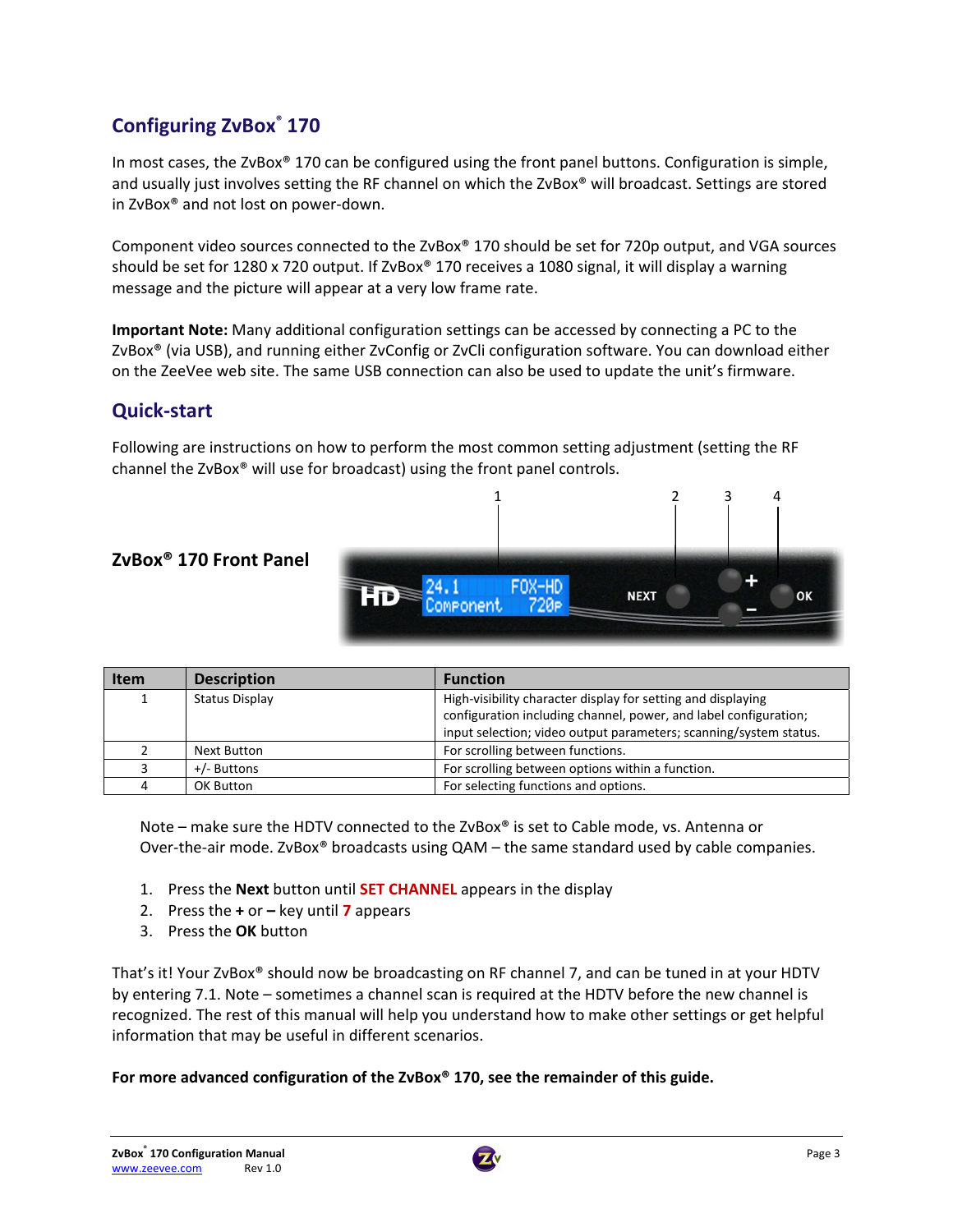# **Compensating for cropped video from VGA sources**

Most Digital Televisions crop off some portion of the picture at the outside edges; the phenomenon is known as overscan. For example, even if they receive an image that's \*exactly\* 1280x720 pixels, TVs may crop off up to 15% of the image before displaying it! Some TVs allow you to control this (look for setting like "Unscaled" or "Native" in the Picture menu settings). Most do not let you override it.

Component Video sources aren't terribly affected; they've always been designed to be displayed on TVs that might crop off a portion of the picture. Content is specially designed to keep important information inside of a 'safe area'. There is no need (and no ability) to adjust the source to better fit the TV– you'll simply see a little more picture on one TV vs. another.

VGA sources are quite a different matter. These are usually computer images that have important information at the edges of the screen:

- Windows has a Start button and the task bar right on the edge.
- Apple has a dock on the edge.
- Digital signage applications typically put a text crawl on the edge.

Any cropping of the image may cause important information to be lost. ZeeVee has developed a patent-pending mechanism to help compensate for this behavior. By changing the information presented to the computer via EDID on the VGA connection, we can give the computer an alternate "underscan" resolution that's a little smaller than the default. Although ZvBox® ships with a default underscan resolution, we also allow you to optimize the settings to match the exact behavior of your TV.

Here are the steps involved:

- 1. Broadcast a VGA source to your HDTV(s). Note which TV crops off the most.
- 2. Press the **Next** button until the display reads "**SET VIDEO‐SOURCE**"
- 3. Press the **+** or **‐**  button until "**Test‐Image‐1**" appears on‐screen, then press **OK**
- 4. On the TV that crops the most, note the largest resolution that is visible. It will look like this:



- 5. Press the **Next** button until the **SET VGA‐RES** command appears in the window.
- 6. Press **+** or **–** buttons to select a resolution that is closest to, but not larger than, the one you saw on the HDTV (that will ensure that the entire picture fits on‐screen).
- 7. Press OK to apply that resolution.
- 8. Unplug the VGA cable from your computer, wait a few seconds, and reconnect it. There should now be a new resolution available in your computer's "display properties" that matches your setting. Select it. Your VGA source's picture should now perfectly fit on your HDTV.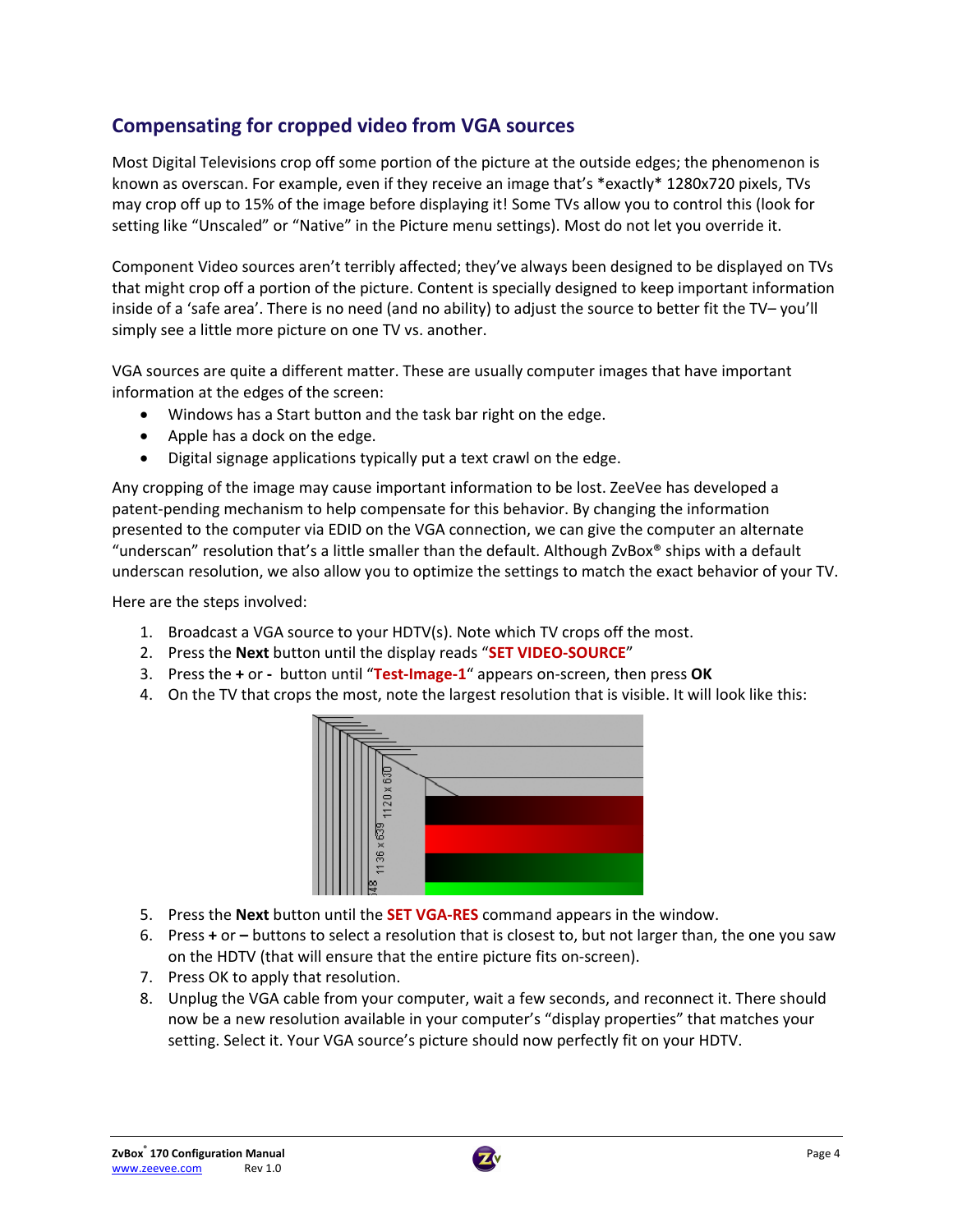# **ZvBox® 170 Front Panel Dashboard**

In normal operation the display panel on the ZvBox® 170 is in "Dashboard" mode, giving you at-a-glance information about the operation of the ZvBox, as follows:

- 1 HDTV channel #
- 2 Short Channel Name
- 3 Input Video Source
- 4 Output resolution



In addition, status messages may scroll across the bottom line of the display in lieu of the 'Input Video Source' and 'Output Resolution' indicators. These status messages are as follows:

| Status message                                                      | <b>Notes</b>                                                                                                                         |
|---------------------------------------------------------------------|--------------------------------------------------------------------------------------------------------------------------------------|
| RF power off                                                        | Turn RF power on to begin broadcasting                                                                                               |
| Scanning cable                                                      | ZvBox is scanning cabling for open and occupied RF<br>channels. Wait for completion.                                                 |
| VGA: no video input or<br>Component: no video                       | No video input is detected at designated<br>connector-check source connection                                                        |
| VGA: resolution unsupported or<br>Component: resolution unsupported | Input video resolution not supported by ZvBox.<br>Change to supported resolution.                                                    |
| VGA: 1080 unsupported or<br>Component: 1080 unsupported -           | Input video resolution of 1920x1080 unsupported;<br>message appears at HDTVs as well. Change to<br>supported resolution.             |
| Temperature critical or<br>Temperature warning                      | ZvBox is in danger of overheating; make sure all air<br>inlets and outlets are clear, and that nothing is<br>stacked on top of ZvBox |
| DSP error, reboot                                                   | The digital signal processor (DSP) is not functioning<br>correctly. Try rebooting the unit, or call technical<br>support.            |

# **ZvBox® 170 Front Panel Setup**

The front panel buttons operate as follows:

- **Next** scrolls through available settings
- **+** and **–** buttons scroll through possible values for a setting and multiple status lines
- **OK** saves the selected value



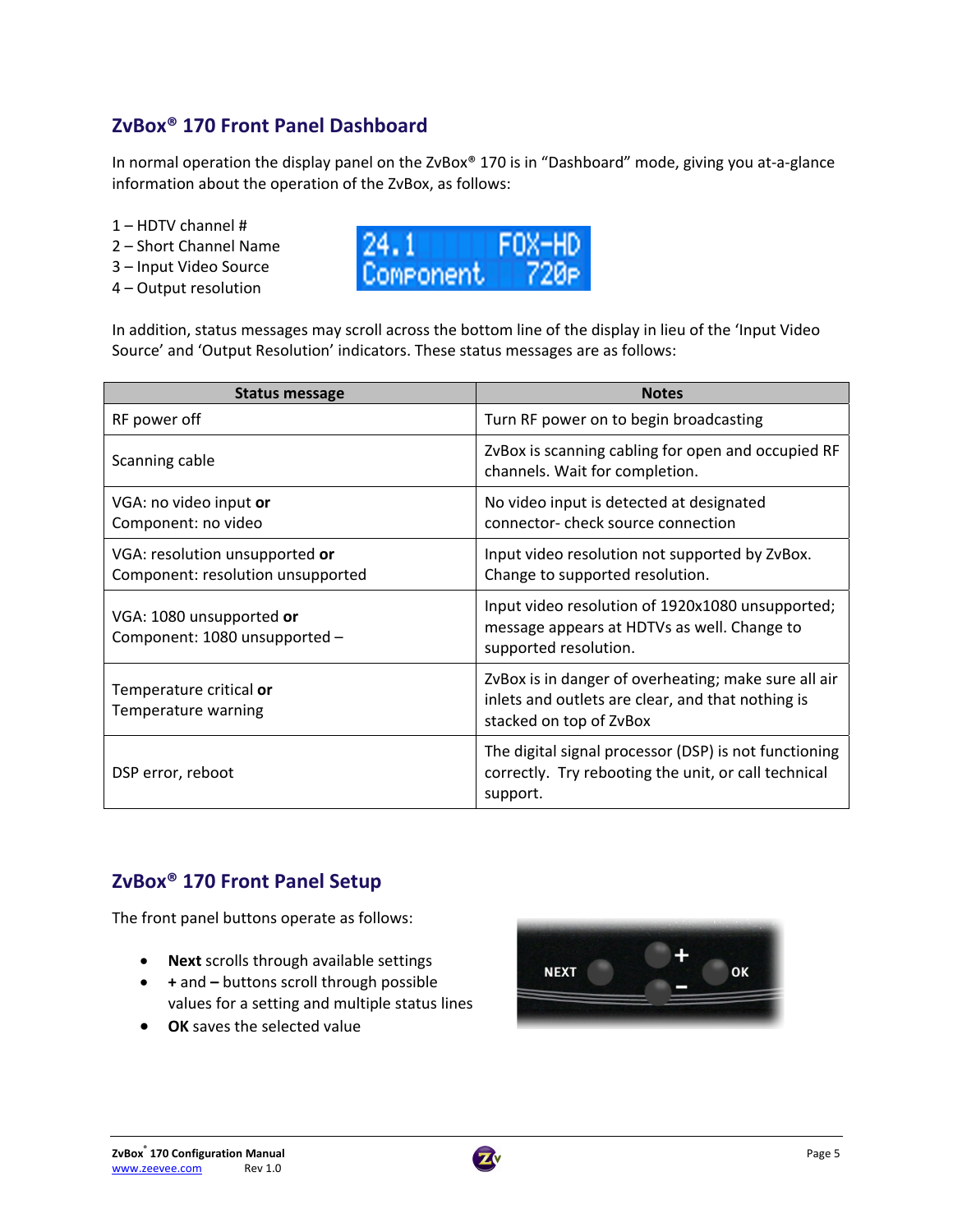## **Basic Menu**

| Settings                                                        | <b>Possible Values</b>                 |
|-----------------------------------------------------------------|----------------------------------------|
| <b>SET CHANNEL</b>                                              | $2 - 135$                              |
| Sets RF broadcast channel to X and HDTV channel to X.1          |                                        |
| <b>SET CHANNEL-NAME</b>                                         | Any name, 7 characters or fewer        |
| Sets channel name displayed on-screen                           |                                        |
| <b>SET VIDEO-SOURCE</b>                                         | Component                              |
| Select Test Image 1 before setting "VGA-RES" parameter          | <b>VGA</b>                             |
|                                                                 | Test-image-1                           |
|                                                                 | Test-image-2                           |
|                                                                 | None                                   |
| <b>SET AUDIO-SOURCE</b>                                         | Dig-optical                            |
| Sets audio source for current video source. If video source not | Dig-coax                               |
| VGA or Component, sets both.                                    | <b>USB</b>                             |
|                                                                 | None                                   |
| <b>SET LANG/IDIOMA</b>                                          | English                                |
| Sets the language that is used at the Front Panel Display.      | Español                                |
| <b>SHOW STATUS</b>                                              | Transmit (whether transmitting)        |
| Note: Scrolling through the SHOW STATUS section does not        | V-in (Video input resolution)          |
| allow you to change settings- it simply gives you information   | V-out (Video output resolution)        |
| about the operating status of your ZvBox 170                    | A-in (Audio input type)                |
|                                                                 | A-out (Audio output type)              |
|                                                                 | SN (Serial number)                     |
|                                                                 | HW Rev (Hardware version)              |
|                                                                 | SW (Software version)                  |
|                                                                 | Temp (Temperature)                     |
|                                                                 | Up (Indicates continuous run time)     |
|                                                                 | CC (Closed caption status)             |
| <b>ADVANCED MENU</b>                                            | Enter the advanced menu                |
| <b>LOCK FRONT PANEL</b>                                         | Lock                                   |
|                                                                 | Note: To unlock front panel, press all |
|                                                                 | four front-panel buttons               |
|                                                                 | simultaneously (Next, +, -, OK)        |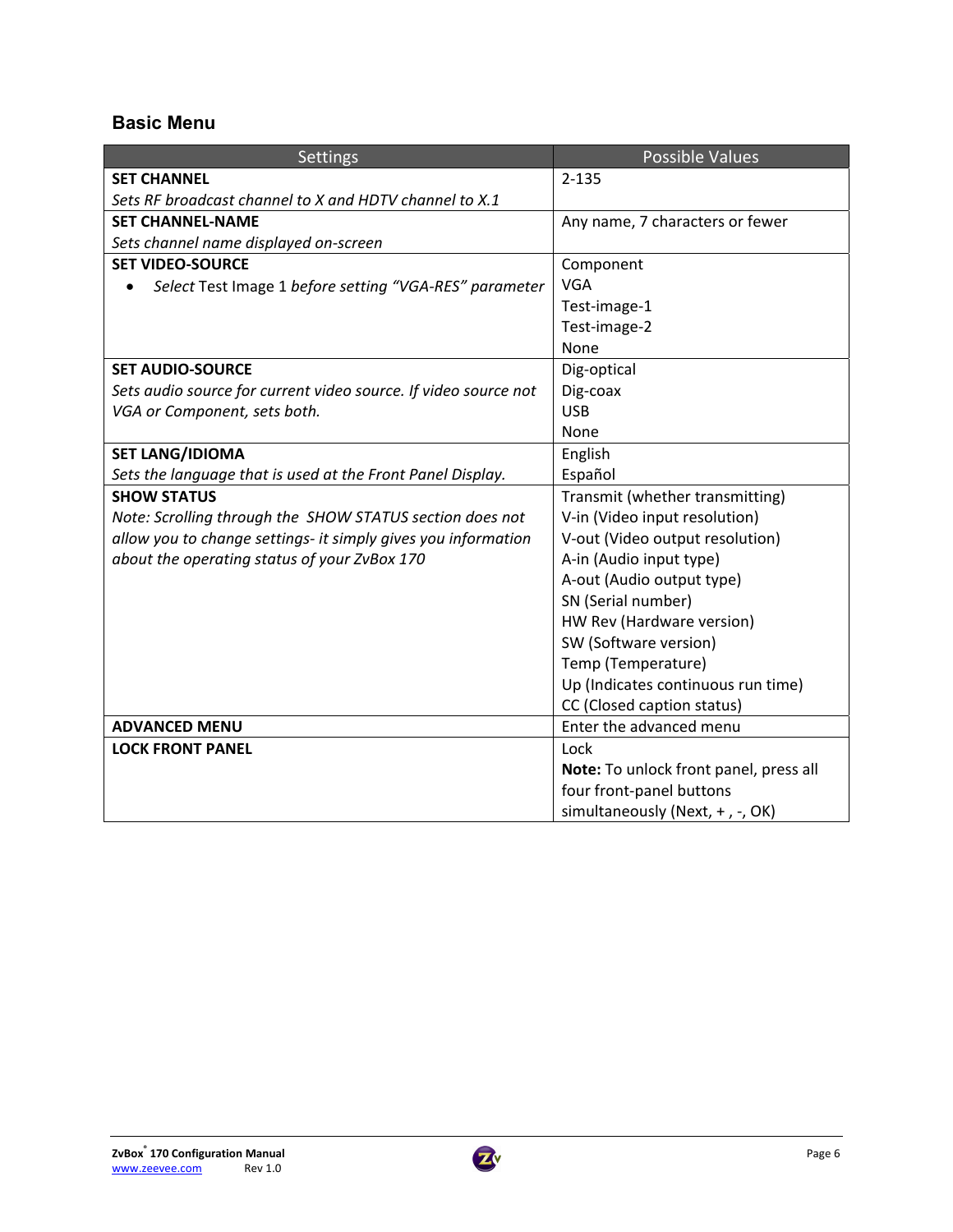## **Advanced Menu**

| <b>Settings</b>                                               | <b>Possible Values</b>                  |
|---------------------------------------------------------------|-----------------------------------------|
| <b>SET DATA-RATE</b>                                          | Low                                     |
| Helps increase or decrease picture detail. Some HDTVs can't   | Normal                                  |
| handle High setting without picture breakup.                  | High                                    |
| <b>SET RF-POWER</b>                                           | 0ff                                     |
| Sets broadcast power                                          | 5 dBmV                                  |
|                                                               | 10 dBmV                                 |
|                                                               | 15 dBmV                                 |
|                                                               | 20 dBmV                                 |
|                                                               | 25 dBmV                                 |
| <b>SET CABLE-PLAN</b>                                         | Standard                                |
| If sharing coax cabling with cable company feed, set to same  | <b>HRC</b>                              |
| cable plan as cable co.; normally Standard                    | <b>IRC</b>                              |
| <b>SET WATERMARK</b>                                          | On                                      |
| Enables/disables on-screen Zv watermark                       | Off                                     |
| <b>SET VGA-RES</b>                                            | Various from 1120x630 to 1264x711       |
| Used to shrink 1280 x 720 VGA source picture to better fit an |                                         |
| <b>HDTV</b> screen                                            |                                         |
| <b>START CABLE-SCAN</b>                                       | <b>Start</b>                            |
| Scans the cabling to see which channels are currently         |                                         |
| unoccupied on the coax system.                                |                                         |
| <b>SHOW SCAN RESULT</b>                                       | Note: RF channel scan results are       |
| Displays unoccupied channels on coax cabling which can be     | displayed; information includes channel |
| used to broadcast the Zv channel                              | plan, open and occupied channels        |
| <b>RESET DEFAULTS</b>                                         |                                         |
| Restores ZvBox® to factory defaults                           |                                         |

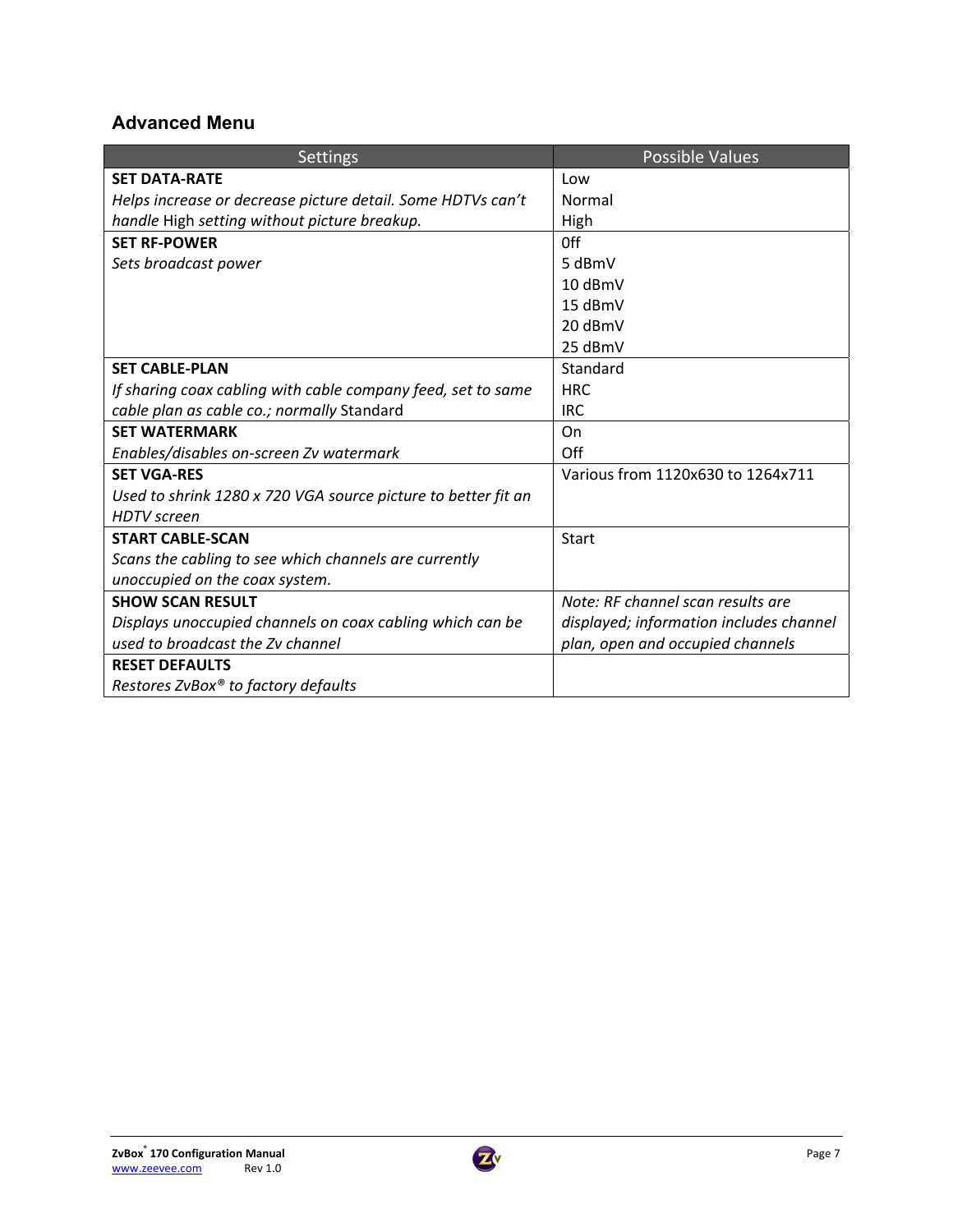# **RF, Cable**, **and Broadcast Commands**

These commands are used for settings related to the local cable plant, and how ZvBox® will broadcast.

### **Set Channel**

The ZvBox® 170 is frequency agile, so it's possible to use any RF channel for broadcast

#### **Syntax**

#### **SET CHANNEL** <2..135> **factory default**: **2**

Sets the RF channel frequency used for broadcast, as well as the HD‐TV channel used to tune the channel at the TV. The exact frequency follows standard channel placement, and is also a function of the cable channel plan (Standard, HRC, IRC). ZvBox® creates a well‐formed cable channel, and may be placed next to existing channels without concern.

#### **Set Channel Name**

The ZvBox® channel name appears on HDTV screens when tuned in. Technically there are three names that could appear: the short channel name, long channel name, and EIT (or program) name. The name may be customized‐ 7 characters spaces are available. If customized, all three possible names are changed to the new customized name.

#### **Syntax**

#### **SET CHANNEL NAME**<A….Z> **factory default**: **MYTV‐HD**

Sets the name that will appear on HDTVs when the ZvBox channel is tuned in. When the name is customized, all three channel names adopt the customized name.

#### **Set RF Output Power**

Sets the power level that ZvBox® will use when broadcasting.

#### **Syntax**

### **SET RF‐POWER** {Off | 5dBmV | 10dBmV | 15dBmV | 20dBmV | **25dBmV**}

The ZvBox® has a maximum output power of +25 dBmV, matching the highest power levels typically entering a home from providers such as FIOS and Comcast. When using a ZvBox® to add a channel to an existing lineup, it is important to match the power of existing channels, otherwise adjacent lower‐powered channels can be difficult to tune with some televisions. There are five power levels available, each dropping the output power approximately 5 dBmV, plus 'off'.

#### **Set the Cable Plan**

ZvBox<sup>®'</sup>s built-in spectrum analyzer can identify the cable plan (channel alignment) the cable company is using for its channel lineup; options are Standard, HRC, and IRC. Once the cable plan is detected, the ZvBox® can be set to use the same plan. Matching the ZvBox to the cable company cable plan allows the HDTVs to tune both the Zv channel and the cable company channels reliably.

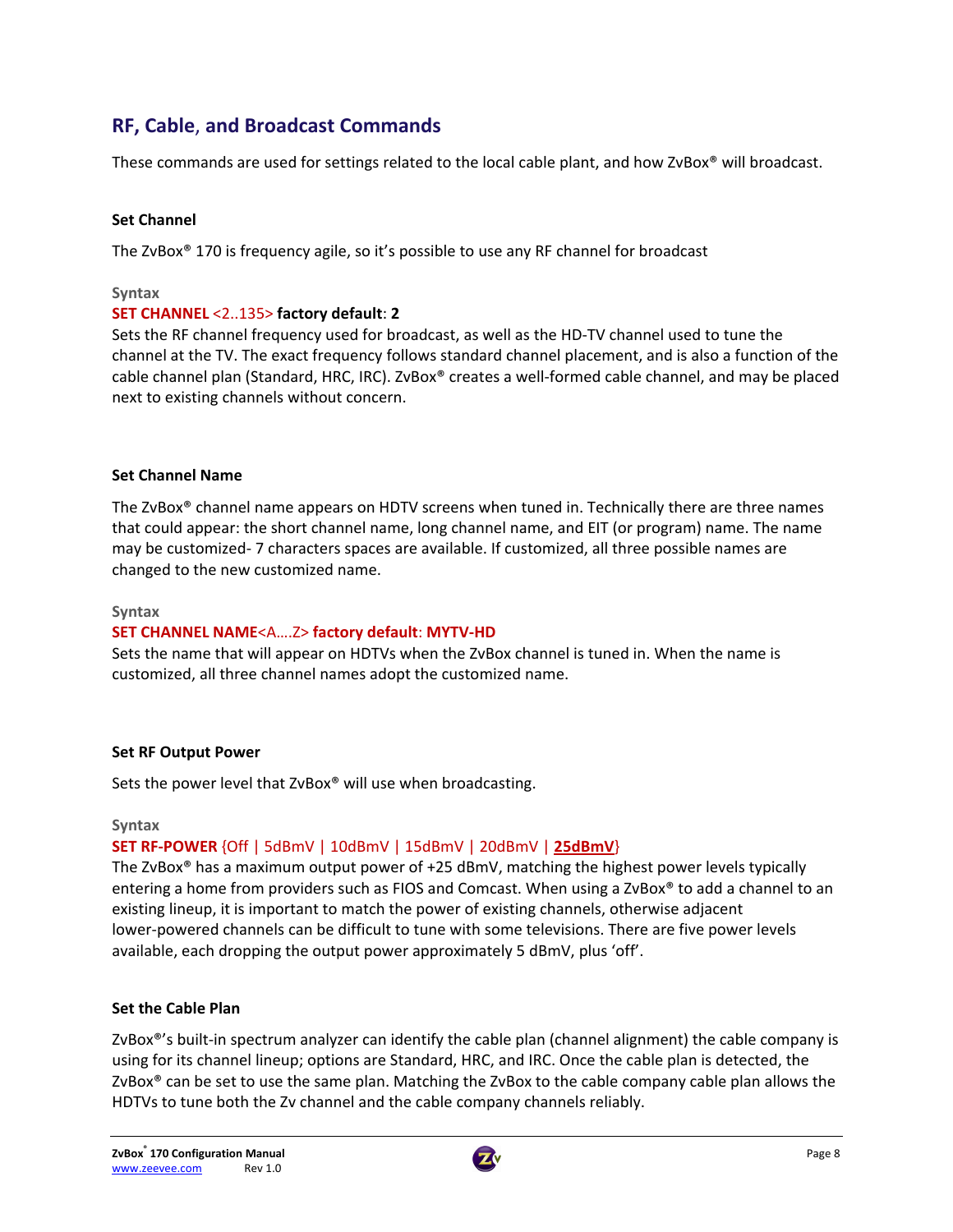#### **Syntax**

#### **SET CABLE PLAN** {**standard** |HRC | IRC}

You can set the cable plan (Standard, HRC or IRC) to be used. For best results during the scan, connect ZvBox<sup>®</sup> to the cable plant using the same coax cabling connection that you would use to connect an HDTV.

#### **Cable Scan**

ZvBox® products contain a very powerful feature to aid the installer– a built‐in cable spectrum analyzer. When asked, ZvBox<sup>®</sup> will stop transmitting, analyze every RF channel on the cable and report the result. The report shows if a channel is open or occupied, and if occupied, if the channel is Analog or Digital.

#### **Syntax**

#### **START CABLE‐SCAN**

RF frequencies on the coax cabling are scanned from lowest number to highest. The scan cannot be interrupted once started.

**Example: (some results omitted to save space)**

#### **START CABLE‐SCAN**

**Determining cable plan RF 2: Open RF 3: Digital RF 4: Analog … RF 135: Open SCAN COMPLETED ‐ Hit NEXT**

#### **Show Last Cable Scan Results**

ZvBox<sup>®</sup> remembers the results of the last cable scan performed. This command shows the results. The first line shows the cable‐plan type that was determined (standard, HRC, or IRC).

#### **Syntax SHOW SCAN RESULTS**

**Example: SHOW SCAN RESULTS Hit +‐ to scroll Cable‐plan STD Open 2 3 4 5 6 7 Open 8 9 10 11 … Digital 12 13 14 15 … Analog 16 17 18 19**

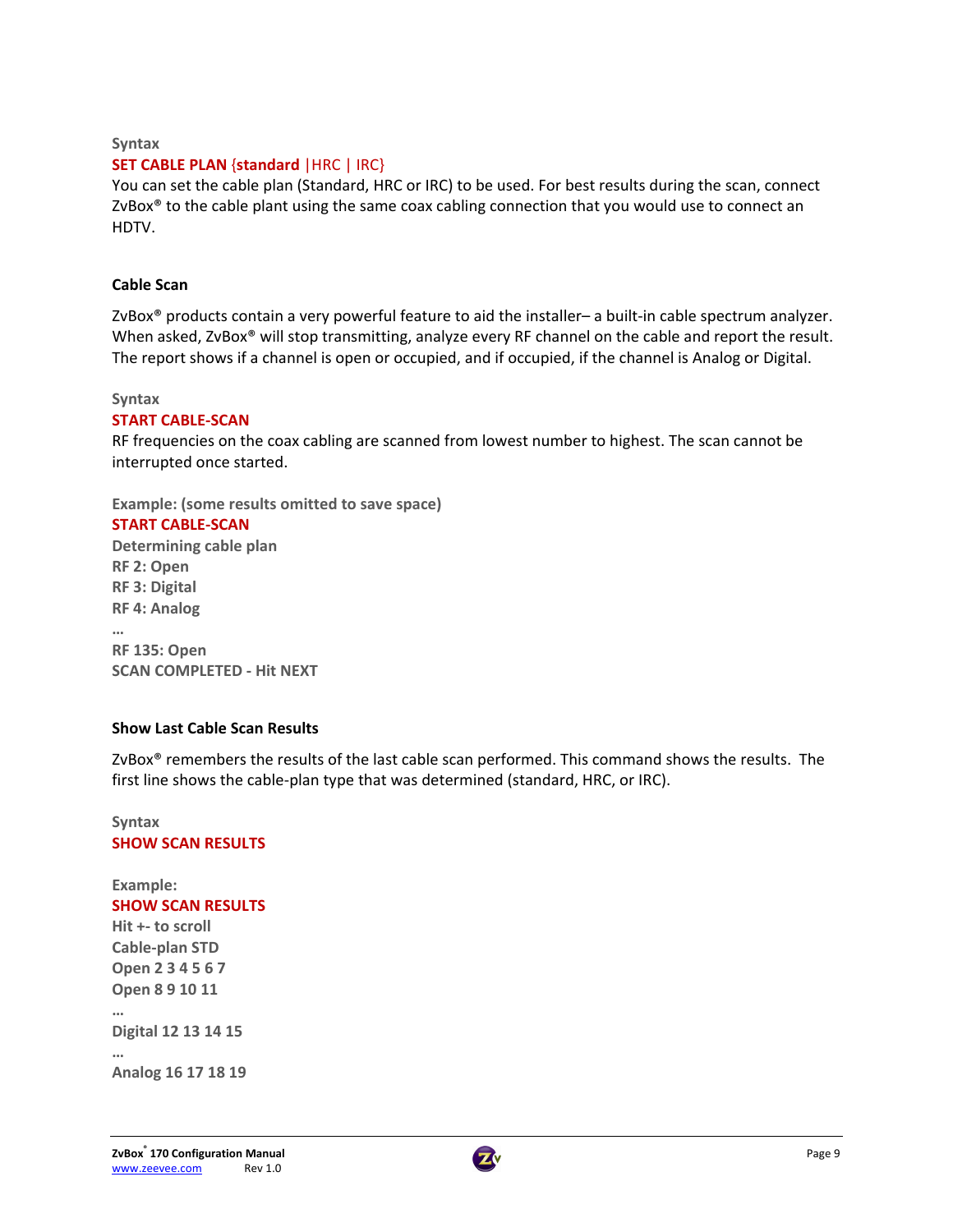# **Audio Input Command**

These commands are used to associate an audio input to the currently selected video input. It is allowable to use the same audio input for both video inputs, though that may not make the most sense.

### **Associate Audio Input for VGA and Component Inputs**

### **Syntax SET AUDIO‐SOURCE** {Dig‐optical | **Dig‐coax** | USB | None}

This command sets the audio input that is associated with the currently selected video input. If the video input is neither VGA nor Component, then the selected audio source is associated with both VGA *and* Component inputs.

The Dig‐ optical input is a TOSLINK connection that delivers digital audio. The Dig‐ coax input carries the same information in a different physical form. If the received audio is PCM, it is encoded into a Dolby Digital 2.0 stream. All other Dolby encodings, including 5.1, are directly passed through as‐is to the video stream. Note that DTS encoding is not supported.

If USB is selected, the USB port will present itself as a standard USB audio device to whatever device it is connected. No special software is required to use this connection.

If None is selected, no audio will be passed with the video stream

# **Video Input Commands**

These commands are used to select which video source to broadcast, and set some parameters for how to process that video.

### **Select Active Video Source**

Selects the video input that will be encoded and broadcast. Audio will be processed based on the audio port associated with the selected video input.

#### **Syntax**

**SET VIDEO‐SOURCE** {**Component** | VGA | Test‐image‐1 | Test‐image‐2 | None} **factory default**: **component**

If idle‐screen is selected ('None'), the animated Zv logo is played. If a test image is selected, a fixed test image is displayed. These are designed to help you calibrate your HDTVs‐ test images are broadcast in 720p.

On very rare occasions, the audio and video processing may need to be restarted. To do so, change the video‐source to 'None' and then back to the previous setting.

Note that video-source can be selected via the IR control port on the rear panel of the ZvBox<sup>®</sup> 170.

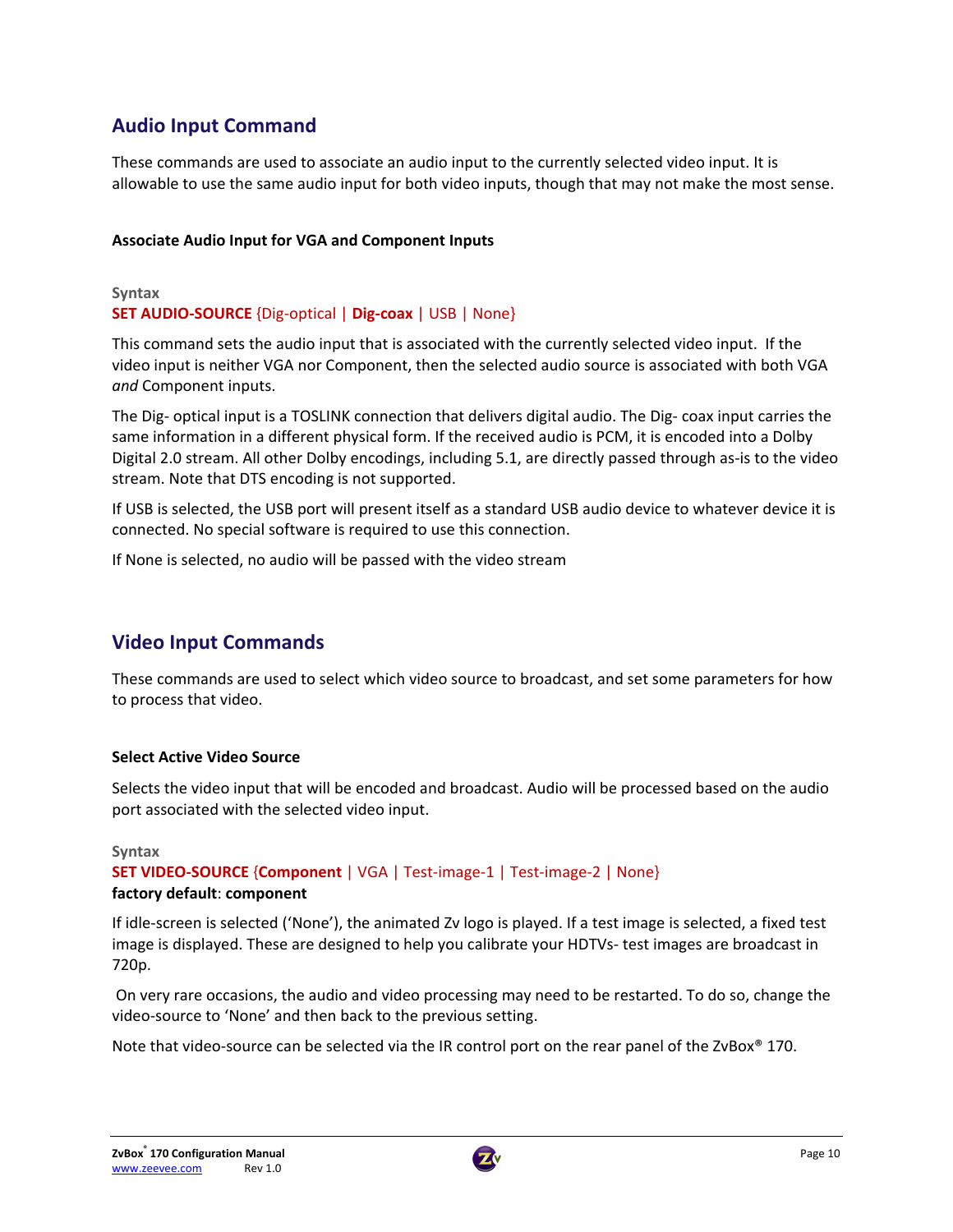### **Select Underscan Resolutions to Present in VGA EDID**

When ZvBox<sup>®</sup> 170 is connected to a computer via the VGA connector, ZvBox<sup>®</sup> presents to the computer's graphics card a set of resolutions that are supported by ZvBox®, including the 1280 x 720 resolution used by HDTVs. These resolutions are presented in a structure called EDID (Extended Display Identification Data). If ZvBox® is broadcasting a full 1280 x 720 resolution to an HDTV that "overscans" (crops off the edges of the picture), important information may be lost, e.g. a PC taskbar or a scrolling ticker at the bottom of the screen. In that case it's possible to choose a ZvBox®‐supported "underscan" resolution at the PC, generating a slightly smaller picture that will remain within the viewable area of the HDTV screen.

The following command allows you to set an underscan resolution for 720, which will be communicated to your PC via EDID. Once an underscan resolution has been selected, you may set your PC's output resolution to that resolution.

Note: each TV will perform a different amount of overscan, so keep this in mind when selecting an underscan resolution. It can be useful to have the ZvBox<sup>®</sup> output test-image-1 (i.e. "set video-source test-image 1") when determining the correct underscan resolution.

**Syntax SET VGA‐RES** {1264x711 | 1248x702 | 1232x693 | 1216x684 | 1200x675 | 1184x666 | 1168x657 | 1152x648 | 1136x639 | 1120x630}

## **MPEG2 Encoding Control**

This group of commands can be used to fine-tune the characteristics of the MPEG2 encoder. The factory defaults have been set to values that produce the best picture, while also maximizing the chance that all HDTVs will correctly display the encoded video. We have found that some HDTVs are sensitive to certain things like total bit‐rate or number of bits of DC coefficients. The picture may sometimes break up, or in some cases not display at all!

Experimenting with these settings can improve the quality of the encoded video, but we strongly advise you to test any changes on **\*each type of HDTV\*** that may receive the signal.

### **Set Encoding Bit Rate**

A digital cable (QAM) RF channel allows for a data rate up to 38.78 Mbps. Usually, that stream is divided into multiple digital channels, each having a lower effective data rate. Since ZvBox® is placing a single digital channel in the stream, it can send more data during complex scenes, up to the 38.78 Mbps limit.

This can result in significant improvements in video quality for certain very complex scenes. However, some HDTVs will experience some picture breakup if the data rate ever exceeds 19.4 Mbps for a single digital channel. We have observed that this is true of some Sharp HDTVs, and may be true of others.

"Normal" will keep the encoder's output data rate to 19.4 Mbps. High will allow the encoder to operate up to 38.78 Mbps. At this time, Low and Normal have the same effect.

**Syntax SET DATA‐RATE** {low |normal | **high**} **factory default**: **high**

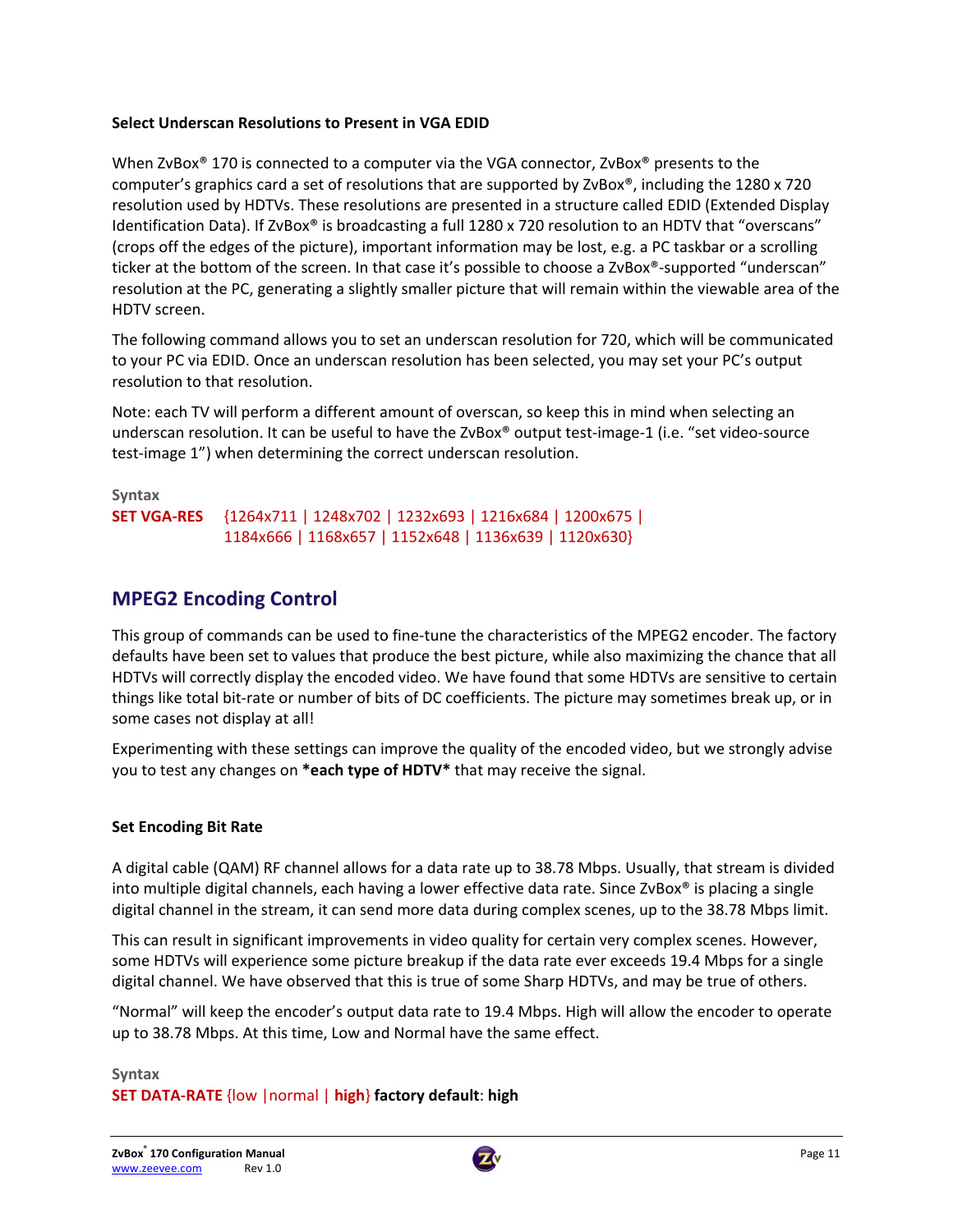#### **Visual Watermark**

ZvBox® overlays a Zv logo in the lower right corner of the broadcast stream. The logo has a 'heartbeat', slowly appearing and disappearing. This is used to identify a ZvBox® as being the source of video. This visual mark can be disabled, however, every encoded video stream also has an embedded digital watermark containing information about the ZvBox<sup>®</sup> and system that created it, that cannot be removed. This is added to help trace the source of potentially pirated video, and does not affect visual quality in any way.

**Syntax**

**SET WATERMARK** {off | **on** } **factory default**: **on**

### **Miscellaneous Commands**

#### **Reset to Factory Defaults**

This command resets all settings to their original factory defaults. It is especially useful when some prior configuration change causes the system to malfunction. Defaults are listed in this document in the command summary, and with each command description. The unit will reboot after it has reset to factory defaults.

Note that when configuring ZvBox® via ZvCli (with a PC via the USB connection), you can use the 'script' command to save the configuration to a file before setting to factory defaults, and also to restore the configuration from that file.

**Syntax**

#### **RESET DEFAULTS**

#### **Front Panel Lockout**

To prevent accidental changes to ZvBox® settings, the front panel buttons can be locked.

**Syntax**

#### **LOCK FRONT PANEL**

Note: The panel can be *unlocked* by simultaneously pressing all four buttons: **Next, +, ‐, and OK**.

#### **Set Language**

The ZvBox® 170 supports both English and Spanish languages at the Front Panel Display.

**Syntax**

### **SET LANG/IDIOMA {English | Español} factory default**: **English**

Sets the language that is displayed on the Front Panel Display.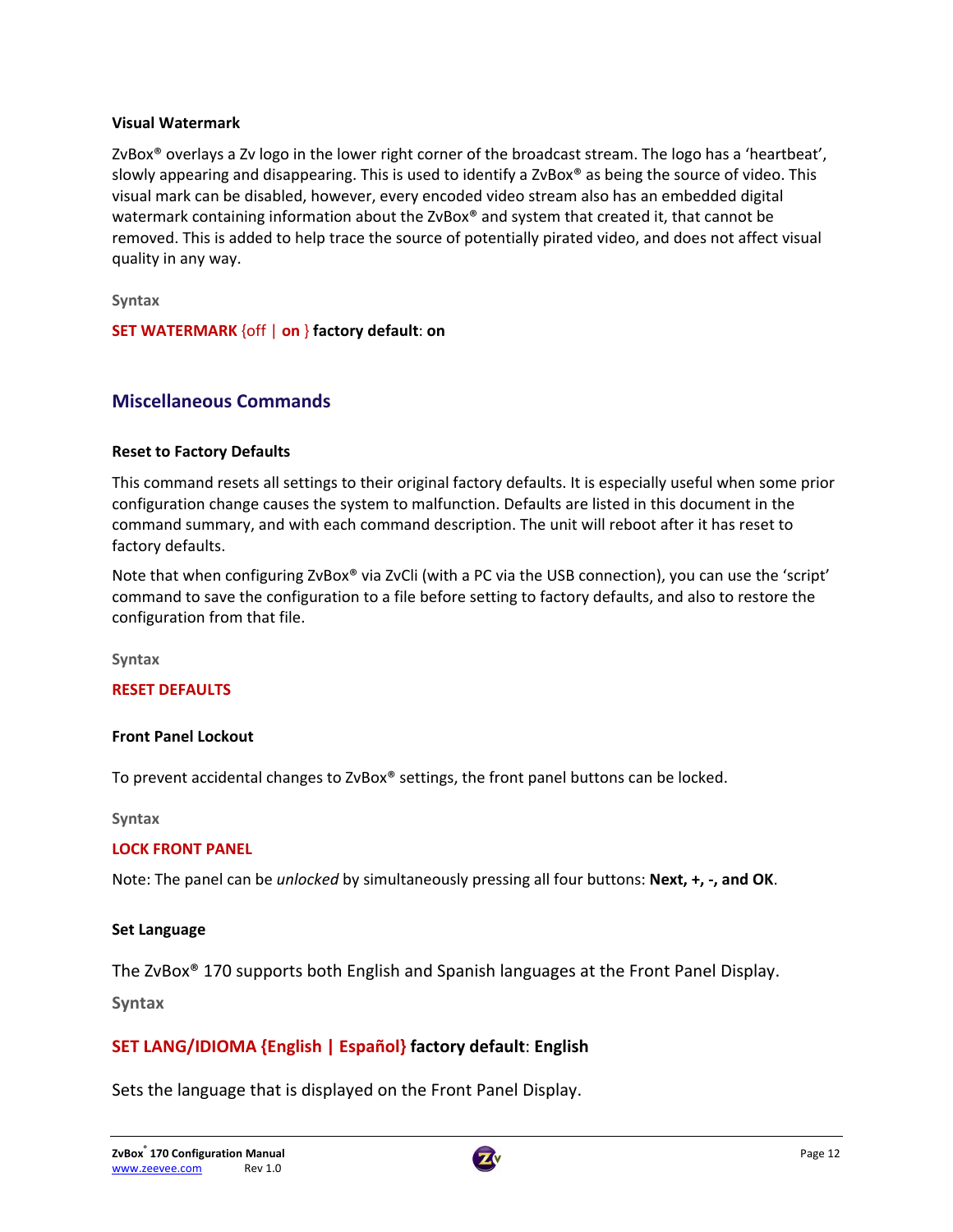### **Show Operating Status**

The system and operating status for ZvBox® can be reviewed using the Show Status display, which is useful for optimization and troubleshooting purposes. This display is only for review; actual configuration setting changes must be done in the Basic or Advanced menus.

**Syntax**

**SHOW STATUS**

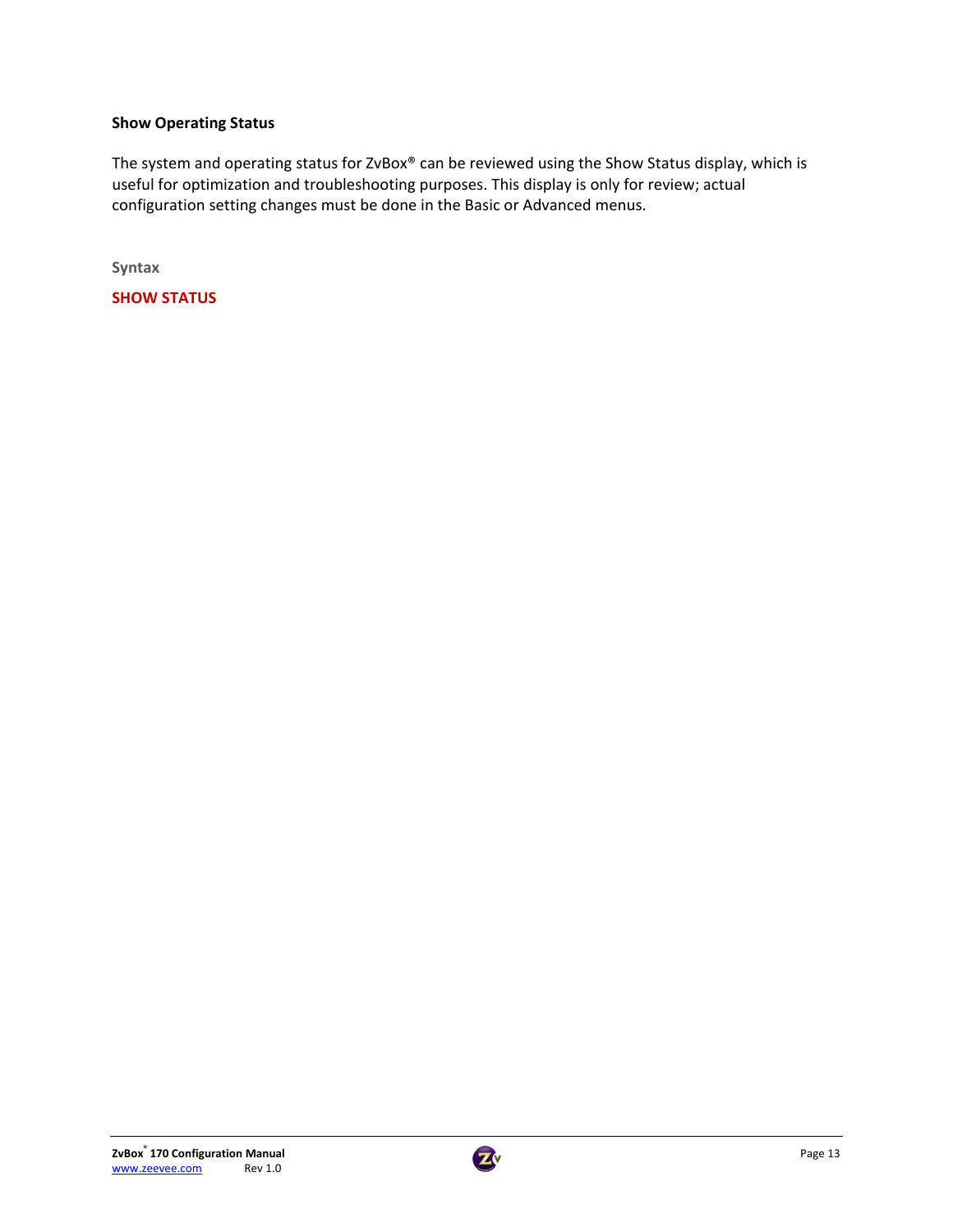# **Show Status Display Description**

| <b>Display Lines</b> | <b>Descriptions of Possible Status Readouts</b>                                                                                                                                                                                                                                                                                                                                                                 |  |  |
|----------------------|-----------------------------------------------------------------------------------------------------------------------------------------------------------------------------------------------------------------------------------------------------------------------------------------------------------------------------------------------------------------------------------------------------------------|--|--|
| Hit + - to scroll    | <b>Operating instructions</b>                                                                                                                                                                                                                                                                                                                                                                                   |  |  |
| <b>Transmitting</b>  | Transmitting status:<br>Transmitting = broadcasting normally<br>$\bullet$<br>RF-power off = RF output power has been turned off<br>$\bullet$<br>Scanning cable = Currently scanning for open and occupied channels<br>$\bullet$<br>Channel conflict = Set to broadcast on an occupied RF channel                                                                                                                |  |  |
| $V-in$               | Video input:<br>Not cfg = No video source detected<br>٠<br>Test-image 1 = showing internally generated test image 1<br>$\bullet$<br>Test-image 2 = showing internally generated test image 2<br>$\bullet$<br>1280 x 720 (or other resolution) = resolution of input source<br>$\bullet$<br>Undetected = no incoming video detected<br>$\bullet$<br>Unsupported = unsupported video resolution from input source |  |  |
| V-out                | Video output:<br>Power off = RF output is turned off<br>$\bullet$<br>720p (or other resolution) = video resolution currently output from ZvBox                                                                                                                                                                                                                                                                  |  |  |
| A-in                 | Audio input:<br>Not cfg = No audio source detected (or no video source detected)<br>$\bullet$<br>PCM = audio source is USB, and/or audio input is PCM<br>Undetected = no audio source detected<br>AC3 = audio input is AC3 format<br>$\bullet$<br>DTS = audio input is DTS format, this is not supported<br>٠<br>Unknown = unknown audio format                                                                 |  |  |
| A-out                | Audio output:<br>Power off = RF output is turned off<br>٠<br>AC3 = an audio source is detected, ZvBox is outputting AC3 audio<br>$\bullet$<br>No output = either no input detected, or unknown audio format from input<br>$\bullet$<br>source                                                                                                                                                                   |  |  |
| <b>SN</b>            | Shows serial number of ZvBox                                                                                                                                                                                                                                                                                                                                                                                    |  |  |
| HW                   | Shows hardware version of ZvBox                                                                                                                                                                                                                                                                                                                                                                                 |  |  |
| <b>SW</b>            | Shows firmware version of ZvBox                                                                                                                                                                                                                                                                                                                                                                                 |  |  |
| <b>Temp</b>          | Temperature status<br>Okay = normal operating temperature<br>Warning = Hotter than normal operating temperature<br>Critical = Unit about to shut down automatically                                                                                                                                                                                                                                             |  |  |
| Up                   | Uptime = shows how long ZvBox has been running since power on or reboot                                                                                                                                                                                                                                                                                                                                         |  |  |
| <b>CC</b>            | Closed captioning adaptor status:<br>Connected = ZVCC closed captioning adapter connected<br>Not connected = no ZVCC closed captioning adapter connected                                                                                                                                                                                                                                                        |  |  |